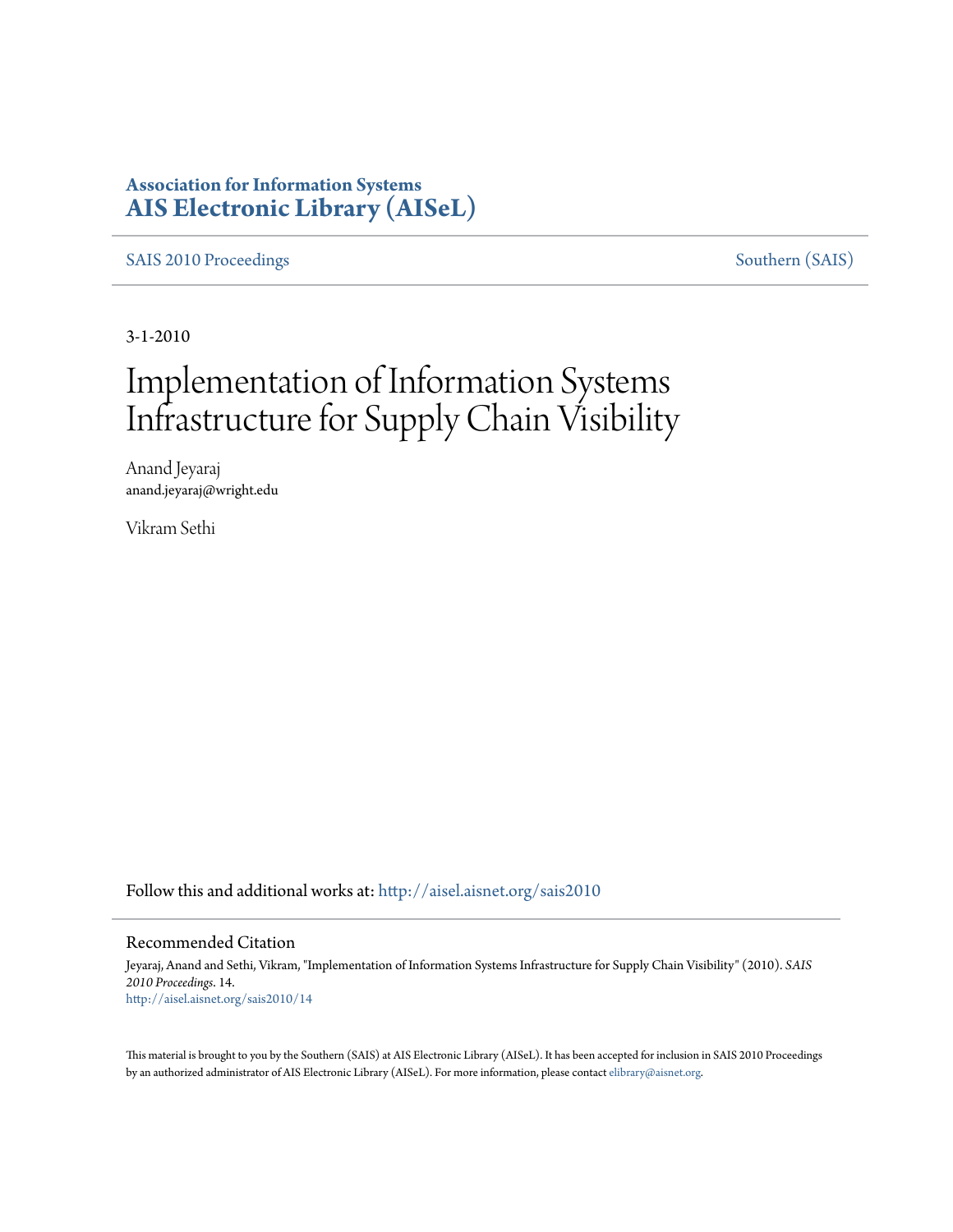## **IMPLEMENTATION OF INFORMATION SYSTEMS INFRASTRUCTURES FOR SUPPLY CHAIN VISIBILITY**

**Anand Jeyaraj** Wright State University, Dayton, OH [anand.jeyaraj@wright.edu](mailto:anand.jeyaraj@wright.edu) 

**Vikram Sethi** Wright State University, Dayton, OH [vikram.sethi@wright.edu](mailto:vikram.sethi@wright.edu) 

#### **ABSTRACT**

Despite the considerable recognition of the importance of and the need for supply chain visibility, organizations experience difficulties in actually achieving such visibility. This may be attributed to two major reasons. First, organizations adopt different types of information technologies such as electronic data interchange or business-to-business for supply chain activities, which cannot communicate with each other without the adoption of many common "standards" for data representation and transmission. Second, organizations may have initially adopted supply chain information systems for different reasons such as mandates and may have engaged in selective "automation" of communication with its partners. Consequently, information systems within supply chain networks are "isolated" and organizations lose supply chain visibility. This study examines the implementation of supply chain management information systems at real-world organizations for achieving supply chain visibility. The findings of this study will be useful to organizations as they strive to implement solutions for supply chain visibility.

#### **Keywords**

Supply chain, information systems, visibility, adoption, and implementation

#### **INTRODUCTION**

Supply chain visibility has been and continues to be a major concern for organizations (Bradley 2002; McCrea 2005; Francis 2008). Although supply chain visibility has been defined and interpreted in different ways in research and practice, there is a general consensus that supply chain visibility is "the identity, location and status of entities transiting the supply chain, captured in timely messages about events, along with the planned and actual dates/times for these events" (Francis 2008).

While there is some recognition of what constitutes supply chain visibility and the medium for achieving supply chain visibility, organizations generally struggle to actually realize supply chain visibility in their operations. This is demonstrated by industry surveys by Aberdeen Group and Computer Sciences Corporation in which organizations report supply chain visibility as one of the top priorities for their operations.

This paper identifies the information systems issues that impede supply chain visibility and also illustrates ways in which organizations may design and implement their information systems solutions through case studies of real-world organizations. The lessons learned from these real-world cases would be useful for organizational managers looking for visibility in their supply chain operations and as they design and implement information systems solutions for supply chain operations.

#### **EXTANT RESEARCH ON SUPPLY CHAIN VISIBILITY**

Organizations typically participate in multiple supply chains – each chain made up of suppliers from multiple tiers offering raw materials and customers buying finished products – forming a *network of supply chain relationships* among their various partners (Jeyaraj and Sethi 2009; Lambert, Cooper and Pagh 1998). The network includes the focal organization, its direct partners (i.e. Tier I supply-side organizations and demand-side reseller organizations), and its indirect partners (i.e., partners of the direct partners, essentially Tier II supply-side organizations and demand-side customer organizations), and the ties between focal organizations and its direct and indirect partners. This suggests that supply chain visibility is to be understood from the perspective of the various linkages that make up the network of supply chain relationships (Lambert et al. 1998).

Supply chain visibility has been used interchangeably with the concept of information sharing (Swaminathan and Tayur 2003). Prior research has paid considerable attention to the concept of "information sharing" in the context of supply chains (e.g., Moberg et al. 2002). Arguing that information technologies enable greater information sharing, prior research has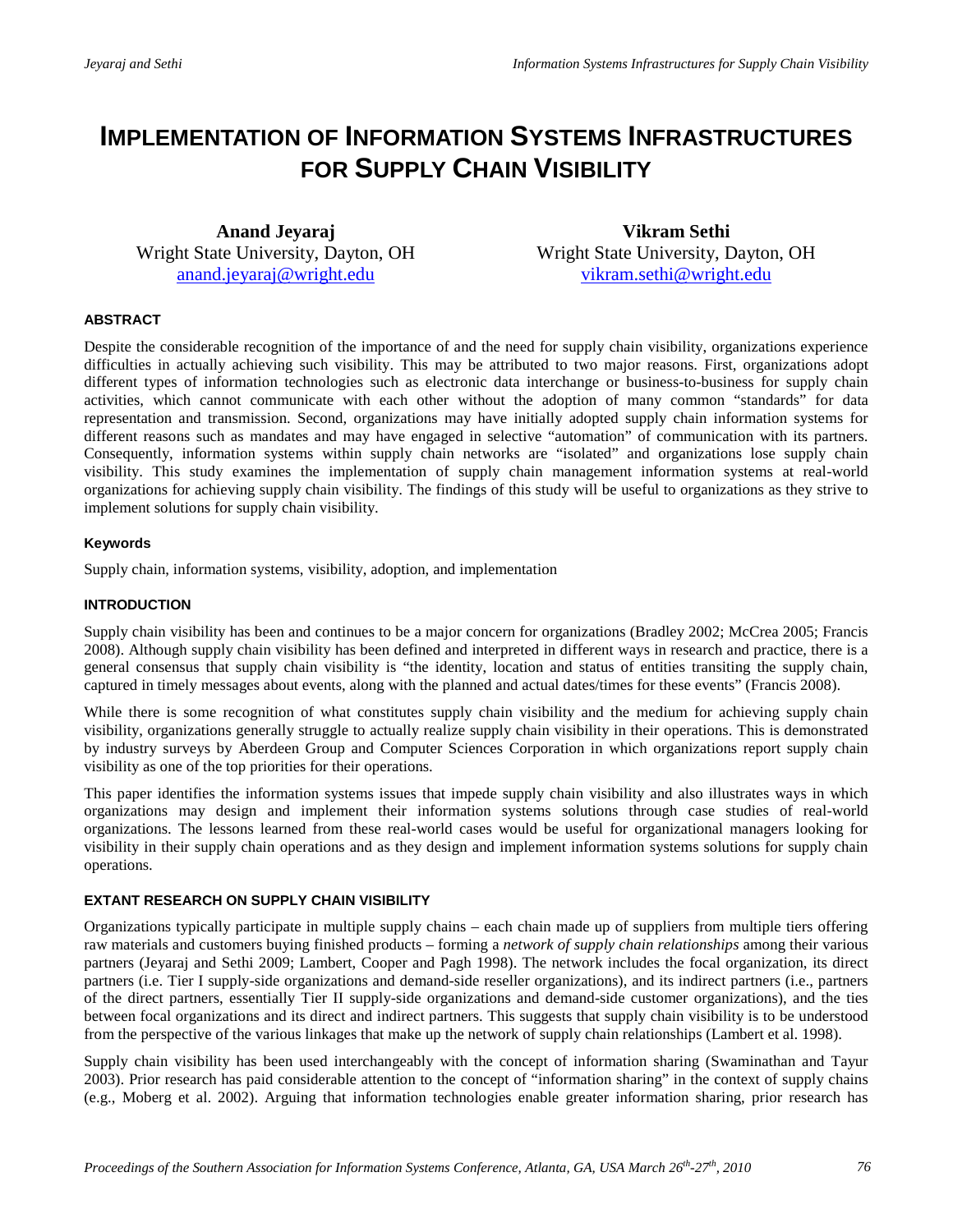generally assumed that the adoption of information technologies by organizations can positively impact information sharing to the extent that organizations can derive benefits. Such benefits included quick response, efficient customer service, and data sharing (e.g., Aviv 2001).

An alternative approach has recognized that supply chain visibility goes beyond simple information sharing between organizations involved in supply chain relationships. For instance, prior research has recognized various mechanisms for supply chain visibility such as vendor managed inventory; collaborative forecasting and replenishment; and collaborative planning, forecasting, and replenishment (Waller, Johnson and Davis 1999; Raghunathan 1999; Aviv 2001). Supply chain visibility has been known to yield improvements in responsiveness, forecasting capabilities, and replenishment capabilities (Armistead and Mapes 1993).

Prior research has also argued that information sharing is an activity whereas supply chain visibility is an outcome of the information sharing activity (Barratt and Oke 2007). This particular view recognized the ability of organizations to achieve supply chain visibility through the sharing of useful and meaningful information (e.g., Mason-Jones and Towill 1998). There is recognition that mere information sharing and the availability of infrastructure mechanisms for information sharing are not sufficient conditions for achieving supply chain visibility.

Regardless of the conceptualizations of supply chain visibility, there seems to be a general assumption in prior research that the information systems used in supply chains are robust, compatible, and interconnected. This can be a severe limitation in understanding supply chain visibility since the information technology infrastructures and solutions come in various configurations, possess different capabilities, and deployed quite distinctively by organizations in the supply chain. This study examines the information systems that support supply chain operations and how they impact supply chain visibility.

#### **INFORMATION SYSTEMS IN SUPPLY CHAIN NETWORKS**

Organizations may have implemented various types of supply chain information technologies that possess different capabilities and require different organizational routines. Such technologies include electronic data interchange (EDI), interorganizational systems (IOS), and business-to-business (B2B) systems (Son and Benbasat 2007; Iskander et al. 2001; Grover and Saeed 2007). These systems possess unique capabilities (e.g., real-time vs. batch data sharing and transfer) and make use of different types of infrastructures (e.g. web vs. non-web networks). Consequently, information systems for supply chain activities at an organization and its partner may not be compatible with each other. The organizations may be able to overcome such compatibility problems between their information systems by adopting "standards" (for data representation and transmission). This is not a particularly straightforward activity as it depends on the number of partners and the number of different information systems at the various partners.

Furthermore, organizations may have adopted supply chain information technologies due to a variety of reasons such as mandates, capabilities, efficiencies, or bandwagons (Jeyaraj et al. 2006). While these reasons may not have been the sole contributors, such different reasons would have contributed to organizations doing one of the following: a) no automation with certain partners, b) one-way automation (i.e., either automatic upload or download of data, but not both) with certain partners, and c) two-way automation with certain partners. The effect of such different levels of automation is that organizations face "gaps" since not all partners have adopted or implemented supply chain information systems for the same reasons.

These two related issues – data representation or transmission standards and level of automation – quite extensively impede supply chain visibility for organizations. Without data representation or transmission standards, supply chain information systems at an organization and its partners become "isolated" and hence the organization is not privy to events at its partners and vice versa. Without automation or with only partial levels of automation, supply chain information systems at an organization and its partners would still be "isolated" resulting in problems with supply chain visibility.

These have important implications for organizations aiming to achieve supply chain visibility through the design and implementation of supply chain information systems. First, organizations need to understand the specific capabilities and infrastructures that are required for automating the link between their own information systems and their partners' information systems. Second, organizations need to appreciate the specific ways in which they can actually alter their current capabilities and information systems to achieve supply chain visibility. This next section describes a real-world organization and how it strives to achieve supply chain visibility.

#### **CASE STUDY**

MFG-CO is a manufacturing company headquartered in a suburban region of Midwestern United States and has been in operation for more than 100 years. It manufactures a variety of custom products such as hoods, fenders, security cabinets, and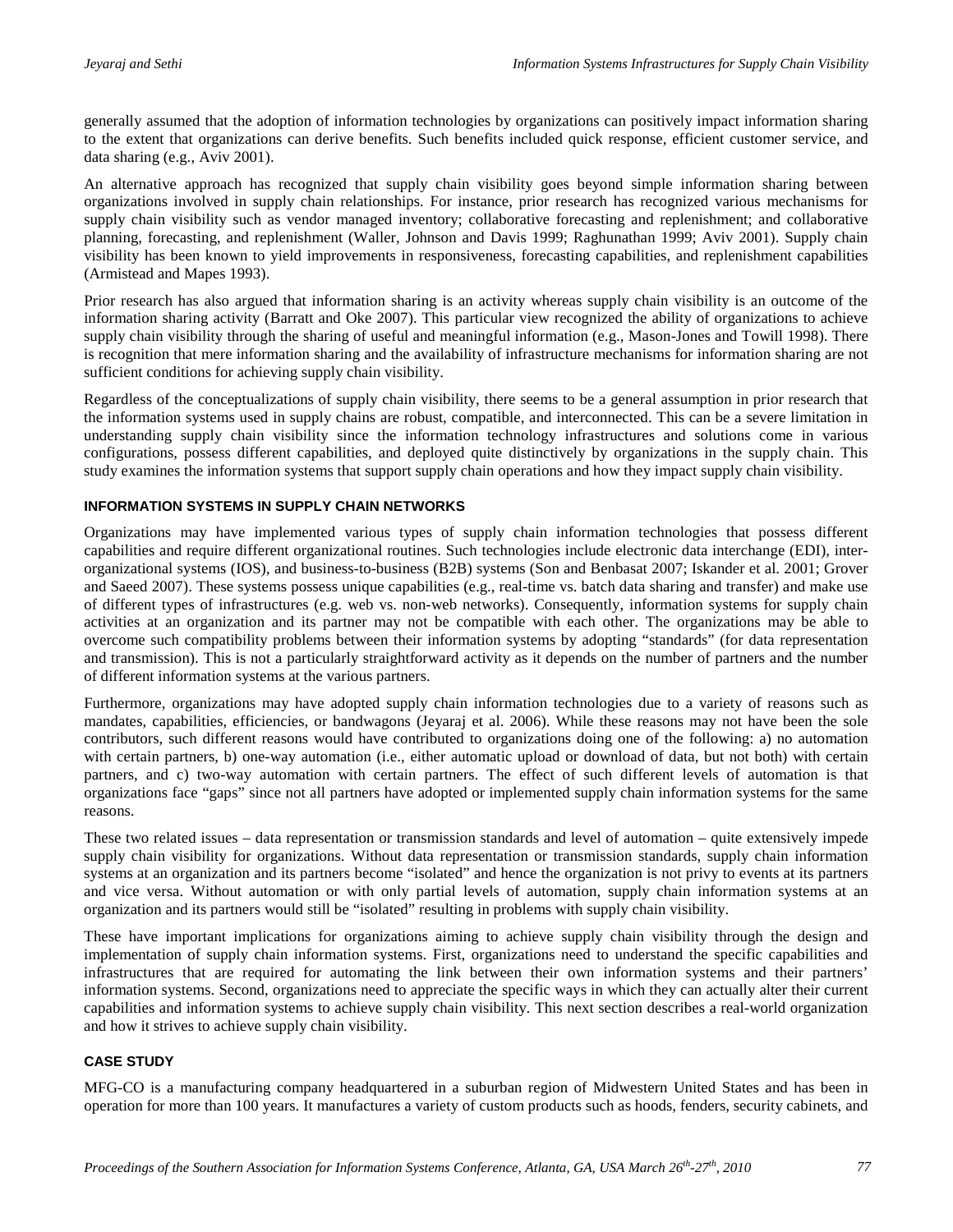safes. The company also offers services such as metal fabrication, prototyping, and compressed lead time manufacturing. The production floor is located on a large facility (greater than 100,000 square foot) which is divided into different work centers such as fabrication, manufacturing, and prototyping.

MFG-CO uses an enterprise resource planning (ERP) system for maintaining data on its internal operations, including the production floor. The ERP system, Syteline, has been implemented with its full range of capabilities such that MFG-CO can track even the work-in-process inventory as they move through the various cells. To facilitate the most accurate data on current inventory, MFG-CO has installed wireless-enabled data capturing devices at vantage points all over the production floor, and has instituted processes whereby the production workers necessarily use the wireless devices to transmit the status of inventory at various cells to the Syteline software.

MFG-CO deals with more than 100 supplier organizations for its raw materials necessary for its production operations. Since these suppliers are typically small to medium sized enterprises, they typically do not have sophisticated information systems, such as ERP, for their internal operations. Hence, MFG-CO generally communicates its requirements for raw materials to suppliers via traditional channels such as the telephone, fax, or electronic mail.

MFG-CO sells its products and services to more than ten customer organizations. These customers include small, medium, and large organizations and a handful of them account for a vast majority of the volume of transactions. MFG-CO uses different methods to communicate data with its customer organizations. These include traditional channels such as the telephone, fax, and electronic mail for most of its customers and information technology (IT) channels for its major customers. The IT channels are generally based on EDI solutions implemented in different ways depending on the customer.

The major customers of MFG-CO are CUST-A, CUST-B, and CUST-C, and require MFG-CO to adopt different mechanisms of data transfer. While all of these interactions are based on EDI, the mechanisms are distinctly unique. CUST-A has its own EDI standard and requires MFG-CO's data communications to be automated. Thus, MFG-CO has to prepare documents consistent with the EDI standard prescribed by CUST-A. CUST-B and CUST-C also have their own EDI standards; however, they do not require automated data communications from MFG-CO. Thus, MFG-CO has some flexibility over the data communication mechanisms.

MFG-CO thus faced severe problems with supply chain visibility. Not only was its communication and data sharing on the procurement side totally non-automated (and required MFG-CO to spend considerable amount of time and labor in keeping up with its suppliers), the communication and data sharing on the demand side was a mixture of no automation, partial automation, and full automation depending on its customers (which also required MFG-CO to expend considerable time and resources in managing different infrastructures and keeping up with its customers).

MFG-CO's data communications with CUST-A, CUST-B, and CUST-C were based on a combination of different techniques. These included data files transmitted via electronic mail, data files shared using FTP (file transfer protocol), or data embedded in electronic mail communications. Following these, MFG-CO obtained hardcopies of the data files, which were then processed by its personnel — which included verification of the data, manual entry of the data into its ERP system, etc. This process was very time consuming (sometimes lasting three days) and prone to errors in data entry, resulting in considerable expenses in labor, losses in productivity, and lags in turnaround time to customers.

To address these problems, MFG-CO initially enlisted the help of VNDR-CO for achieving supply chain visibility. VNDR-CO offered two different SCM solutions: SCM-IT and SCM-NET.

- SCM-IT is a translator that can interface with a variety of internal IT systems maintained by organizations. It manages the transmission and receipt of business data between organizations. SCM-IT enables the separation of business data from the IT system such that organizations can migrate to newer IT systems without disruption. The business data is recast into the SCM-IT standard such that it can be transmitted to and received from organizations independent of their internal IT systems. SCM-IT is currently capable of interfacing with several ERP (enterprise resource planning) systems including Intuitive, Stelplan, EStelplan, SyteLine, Made 2 Manage, and QAD.
- SCM-NET is VNDR-CO's own data transmission network which allows organizations to communicate with each other. It transfers the business data between organizations. While SCM-NET is capable of transmitting data in any format, it is optimized for the SCM-IT standard. SCM-NET offers 128-byte encryption technologies that protect business data during transmission. The service also includes several customer-oriented functions such as message archiving, tracing, managing data and access, etc. SCM-NET is an array of sophisticated servers that are typically commissioned on demand depending upon required capacity, thus providing a cost-effective data transmission alternative to organizations.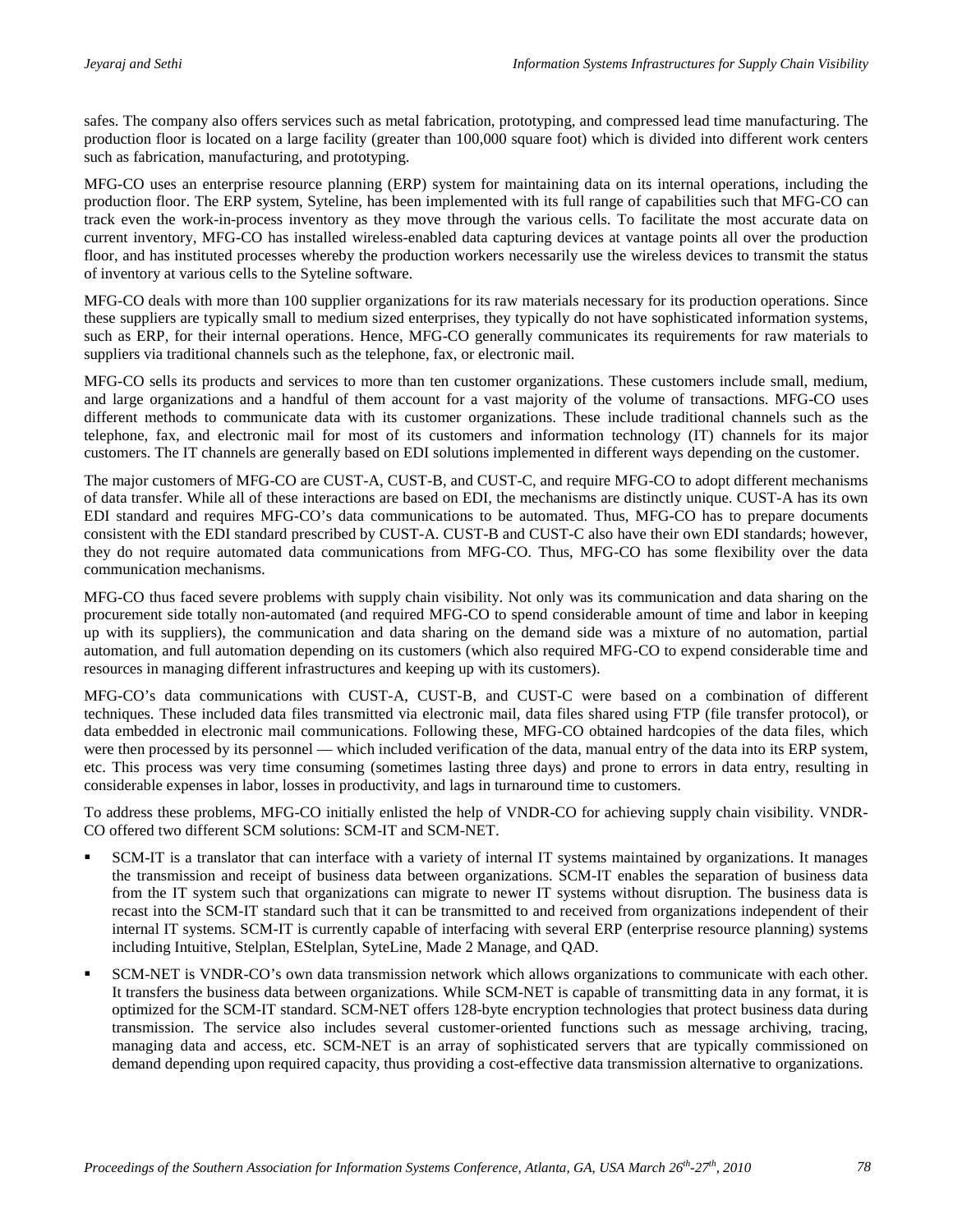

**Figure 1. Supply chain information technology infrastructure**

VNDR-CO presented several options to MFG-CO for supply chain operations as explained below based on Figure 1: Organizations (e.g. OrgA and OrgB) may choose to follow their own data standards but conduct the transmission through SCM-NET. Organizations (e.g. OrgA and OrgY) may choose to follow the SCM-IT data standard and conduct the transmission through SCM-NET. A SCM-IT-enabled organization (e.g. OrgY) may choose to communicate with another non-SCM-IT-enabled organization (e.g. OrgZ) through SCM-NET. Organization (e.g. OrgB and OrgZ) may choose to communicate with each other through SCM-NET without relying on any standard. Thus, MFG-CO had the option of using one or both SCM solutions.

Depending on the specific requirements of its major customers, MFG-CO requested VNDR-CO for two different interfaces. For outbound data to CUST-A, VNDR-CO customized its SCM-IT technology to interface with MFG-CO's Syteline system and translated the relevant ERP data into CUST-A's EDI standard. VNDR-CO then transmitted the CUST-A-compliant documents through SCM-NET. For inbound data from CUST-A, VNDR-CO's SCM-IT system automatically translated CUST-A data into Syteline-compliant data. For CUST-B, VNDR-CO's interface involved only the SCM-NET solution, which was used to transmit and receive data, since there was no requirement to fully automate data transfer. CUST-C instituted EDI recently and hence MFG-CO has not yet employed SCM solutions by VNDR-CO for engaging in EDI data transmission.

MFG-CO now has immediate access to information from CUST-A and complete visibility of that particular link. The SCM-IT and SCM-NET solutions from VNDR-CO allowed for near real-time sharing and availability of information to MFG-CO's SyteLine system. Further, the SCM-IT and SCM-NET solutions were configured for automatic data refreshes such that MFG-CO did not have to wait for data or to engage in manual capture and translation as it did before.

MFG-CO has also experienced significant improvements in its supply chain operations. First, the manual entry of CUST-A data into MFG-CO's Syteline system and related processing for data verification has been minimized to a great extent. In rare cases where the transmitted data is not consistent with expectations or deemed to contain errors, MFG-CO's personnel will engage in verification and manual data entry. However, the time involved in this process is now closer to three hours rather than three days in the early years. This has also yielded labor savings and improvements in turnaround time to customers. Second, due to the elimination of work related to the development and maintenance of the various EDI translation maps, MFG-CO is able to more efficiently allocate its personnel to other important activities within the organization that need more